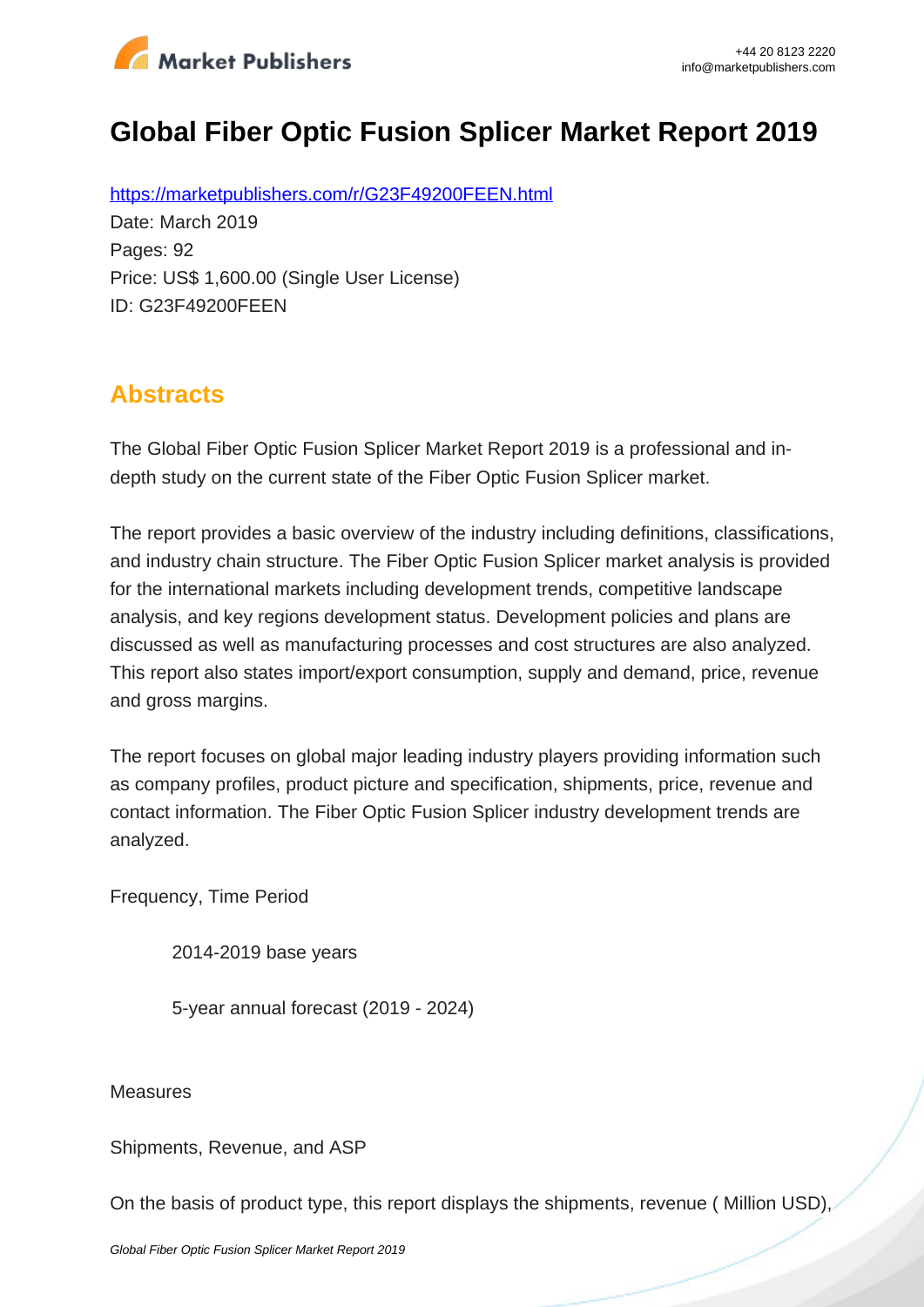

price, market share and growth rate of each type.

On the basis on the end users/applications, this report focuses on the status and outlook for major applications/end users, shipments, revenue(Million USD), price , market share and growth rate for each application.

On the basis on Manufacturer, this report focuses on the status and outlook for major Manufacturer, shipments, revenue (Million USD), price , Gross Margin, market share, growth rate, product and facilities information for main Manufacturer.

Geographically, this report studies the key regions, focuses on product sales, revenue, price, market share and growth opportunity in these regions, covering

USA Europe Japan China **Others** 

#### **Customization**

We can offer customization in the report without any extra charges and get research data or trends added in the report.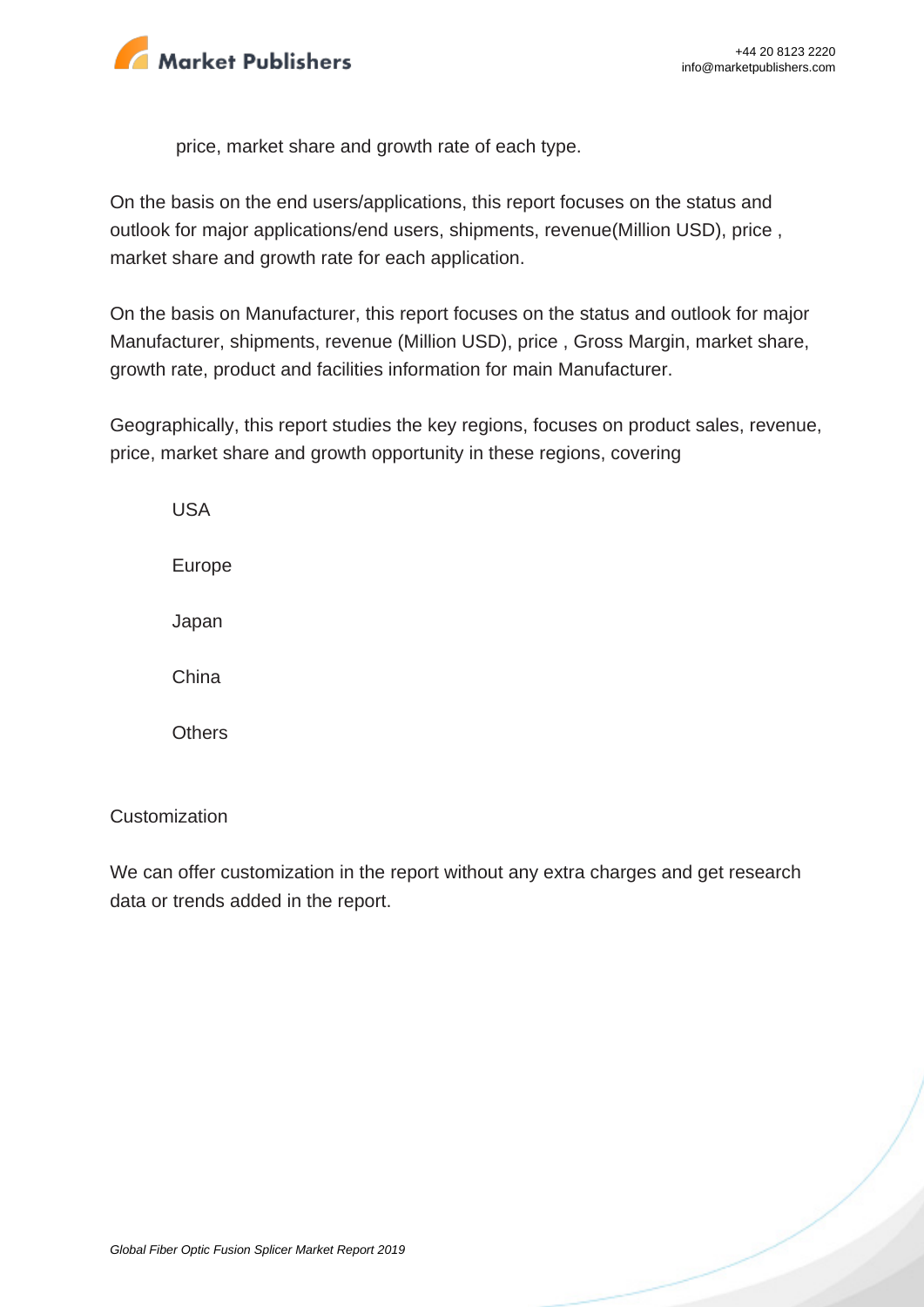

## **Contents**

#### **1 GLOBAL FIBER OPTIC FUSION SPLICER MARKET OVERVIEW**

- 1.1 Fiber Optic Fusion Splicer Product Overview
- 1.2 Product Scope of Fiber Optic Fusion Splicer
- 1.2.1 Product Classification of Fiber Optic Fusion Splicer
- 1.2.2 Product Application of Fiber Optic Fusion Splicer
- 1.3 Global Development Status of Fiber Optic Fusion Splicer Market

## **2 GLOBAL FIBER OPTIC FUSION SPLICER MARKET SEGMENT BY CLASSIFICATION**

2.1 Global Fiber Optic Fusion Splicer Market Segment Introduction by Classification

- 2.1.1 Type
- 2.1.2 Type
- 2.1.3 Type
- 2.1.4 Others

2.2 Global Fiber Optic Fusion Splicer Market Segment Analysis by Classification

 2.2.1 Global Fiber Optic Fusion Splicer Sales and Market Share by Classification (2014-2019)

 2.2.1 Global Fiber Optic Fusion Splicer Revenue and Market Share by Classification (2014-2019)

## **3 GLOBAL FIBER OPTIC FUSION SPLICER MARKET SEGMENT BY APPLICATION/END USERS**

- 3.1 Fiber Optic Fusion Splicer Market Segment Introduction by Application
	- 3.1.1 Application
	- 3.1.2 Application
	- 3.1.3 Application
	- 3.1.4 Others
- 3.2 Global Fiber Optic Fusion Splicer Market Segment Analysis by Application

 3.2.1 Global Fiber Optic Fusion Splicer Sales and Market Share by Application (2014-2019)

 3.2.1 Global Fiber Optic Fusion Splicer Revenue and Market Share by Application (2014-2019)

### **4 FIBER OPTIC FUSION SPLICER MARKET SEGMENT BY REGIONS**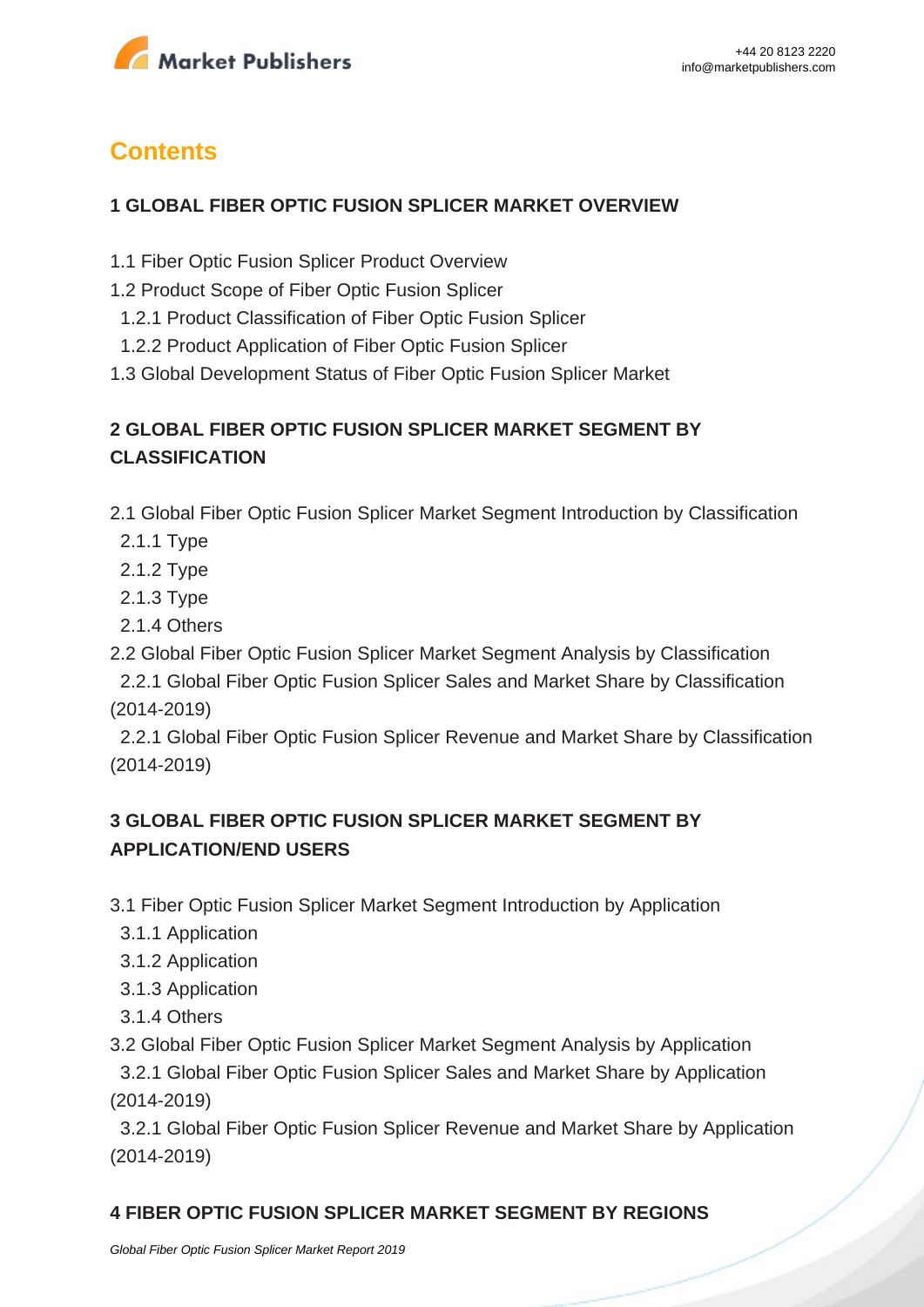

4.1 Global Market Status and Outlook by Regions

- 4.1.1 U.S.A
- 4.1.2 Europe
- 4.1.3 China
- 4.1.4 Japan
- 4.2 Global Fiber Optic Fusion Splicer Sales and Revenue by Regions
- 4.2.1 Global Fiber Optic Fusion Splicer Sales and Market Share by Regions (2014-2019)
- 4.2.2 Global Fiber Optic Fusion Splicer Revenue and Market Share by Regions (2014-2019)

4.2.3 Global Fiber Optic Fusion Splicer Sales, Revenue, and Price (2014-2019)

## **5 GLOBAL FIBER OPTIC FUSION SPLICER MARKET COMPETITION BY COMPANY**

- 5.1 Global Fiber Optic Fusion Splicer Sales and Market Share by Company (2014-2019)
- 5.2 Global Fiber Optic Fusion Splicer Revenue and Share by Company (2014-2019)
- 5.3 Global Fiber Optic Fusion Splicer Price by Company (2014-2019)
- 5.4 Global Top Players Fiber Optic Fusion Splicer Manufacturing Base Distribution, Sales Area, Product Types

## **6 KEY MANUFACTURERS ANALYSIS OF FIBER OPTIC FUSION SPLICER MARKET**

- 6.1 Company
	- 6.1.1 Company Profile
	- 6.1.2 Product Analysis
- 6.1.3 Shipment, Revenue and Gross Analysis
- 6.2 Company
	- 6.2.1 Company Profile
- 6.2.2 Product Analysis
- 6.2.3 Shipment, Revenue and Gross Analysis
- 6.3 Company
	- 6.3.1 Company Profile
	- 6.3.2 Product Analysis
	- 6.3.3 Shipment, Revenue and Gross Analysis
- 6.4 Company
	- 6.4.1 Company Profile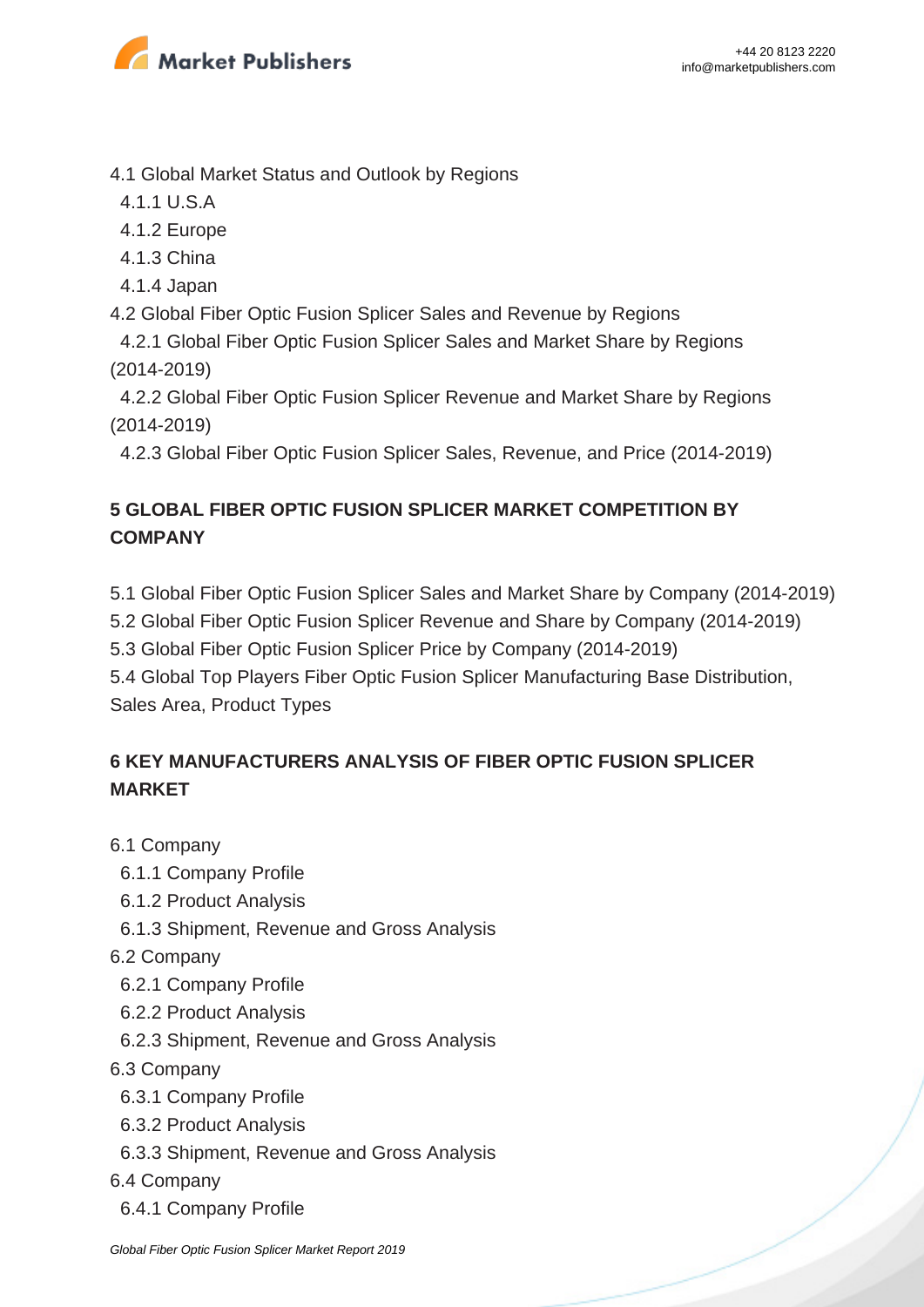

6.4.2 Product Analysis

6.4.3 Shipment, Revenue and Gross Analysis

#### 6.5 Company

6.5.1 Company Profile

6.5.2 Product Analysis

6.5.3 Shipment, Revenue and Gross Analysis

### **7 GLOBAL FIBER OPTIC FUSION SPLICER MARKET FORECAST 2019-2024**

7.1 Global Fiber Optic Fusion Splicer Shipment, Revenue, ASP, and Gross Forecast 2019-2024

7.2 Global Fiber Optic Fusion Splicer Shipment, Revenue, ASP, and Gross Forecast by Regions

7.3 Global Fiber Optic Fusion Splicer Shipment, Revenue, ASP, and Gross Forecast by **Types** 

7.4 Global Fiber Optic Fusion Splicer Shipment, Revenue, ASP, and Gross Forecast by Applications

#### **8 RESEARCH FINDINGS AND CONCLUSION**

## **9 RESEARCH METHOD OF GLOBAL FIBER OPTIC FUSION SPLICER MARKET REPORT 2019**